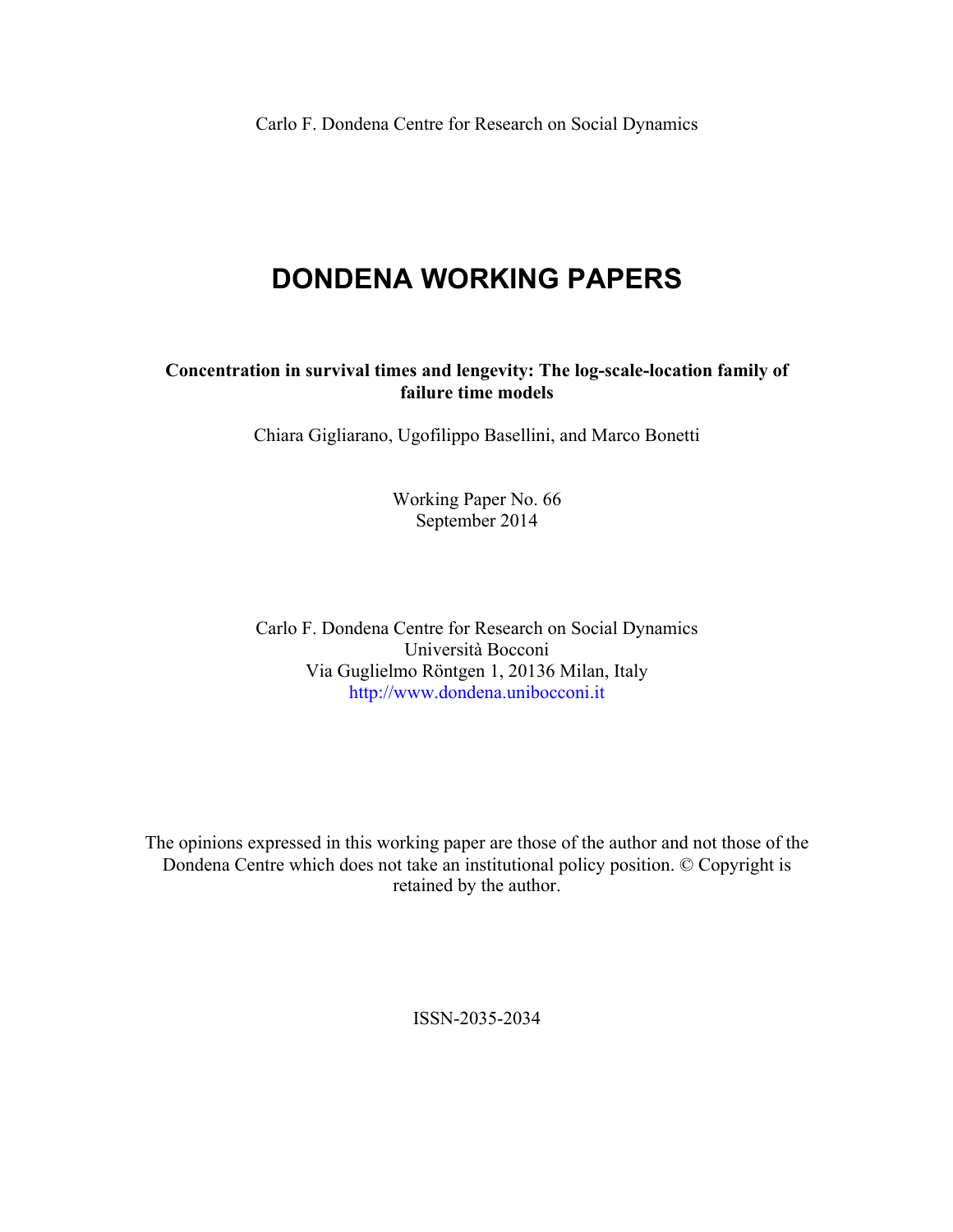# Concentration in survival times and longevity: the log-scale-location family of failure time models

Chiara Gigliarano<sup>\*</sup>

Ugofilippo Basellini*†*

DISES, Università Politecnica delle Marche, Ancona

Just Retirement, London

Marco Bonetti*‡*

Department of Policy Analysis and Public Management, Bocconi University, Milan

September 17, 2014

#### Abstract

Evidence suggests that the significantly higher life expectancy levels witnessed over the past centuries are associated with a lower concentration of survival times, both cross-country and over time. The purpose of this work is to study the relationships that exist among models for the evolution of survival distributions, longevity measures, and concentration. We first study relationships between concentration and cohort longevity through empirical comparisons. We then propose a family of survival models that can be used to capture such trends in longevity and concentration across survival distributions.

Keywords: Survival analysis; Longevity; Gini index; Life tables.

## 1 Introduction

The term *longevity* denotes the long duration of life and is used as a synonym for long life expectancy in demography. It is well-known that a significant increase in longevity has been witnessed during the past

<sup>⇤</sup>Email: c.gigliarano@univpm.it

*<sup>†</sup>*Email: ugo.basellini@justretirement.com

*<sup>‡</sup>*Email: marco.bonetti@unibocconi.it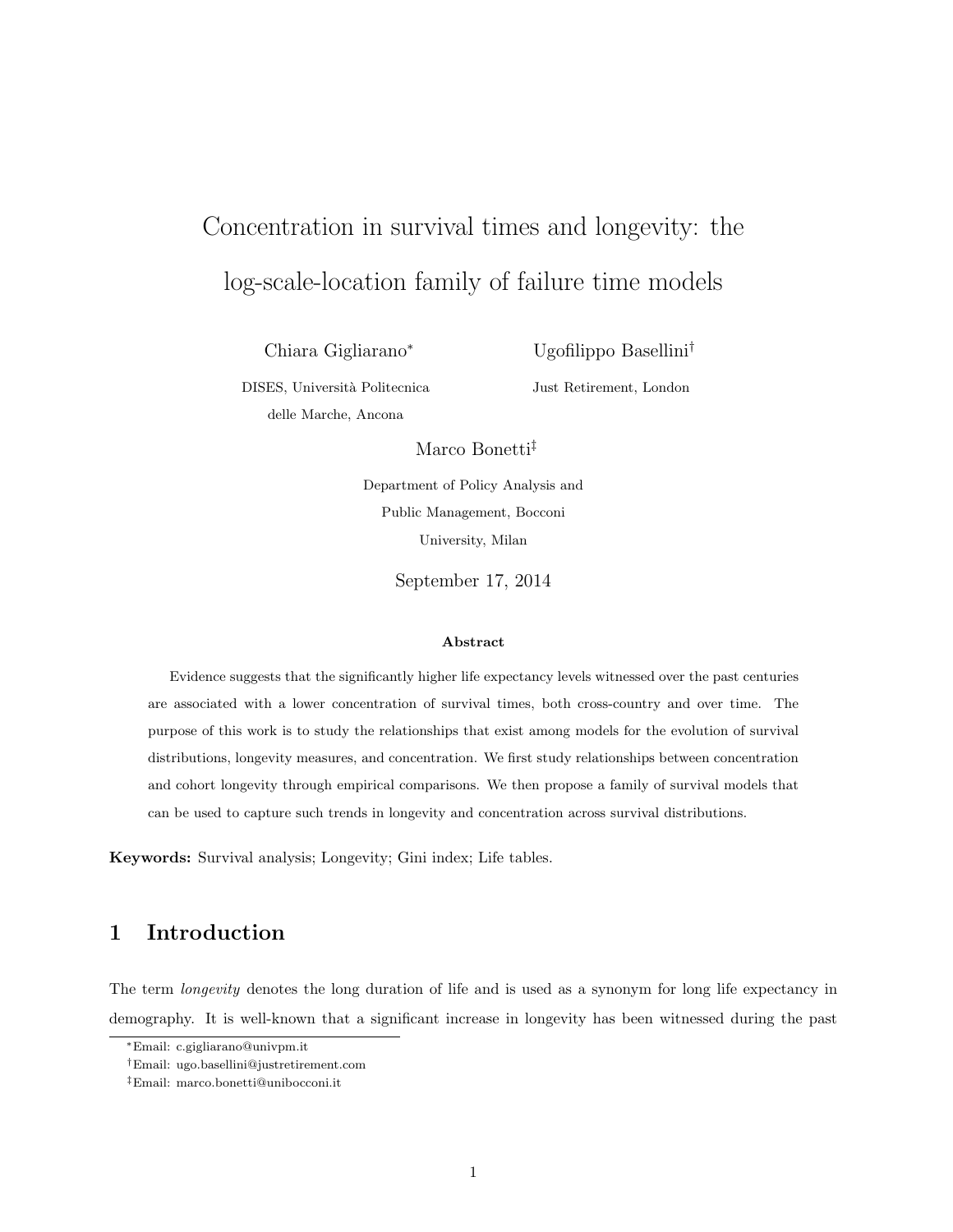several centuries. For example, Figure 1 shows how life expectancy has increased since the second half of the 20th century for a selection of OECD countries.

Figure 1: Life expectancy at birth in four OECD countries from 1950 to 2010 (Source: Elaboration on Human Mortality Database)



A recent study by Baudisch (2011) emphasizes the importance of distinguishing between two dimensions of aging: *pace* and *shape*. Pace refers to the time aspect of aging, and it is measured by variables like life expectancy and longevity, which summarize the timing of death. Shape refers to the age-pattern of mortality or how mortality changes with age. It captures the time-standardized change in mortality and it reveals whether mortality (on average) increases or decreases over age, and whether these changes are more or less pronounced.

On the one hand, populations experienced a prolonged life, which mainly reflects a reduction in the overall level of mortality, or, as Baudisch (2011) argues, a change in the pace of life. On the other hand, populations experienced an exceeding concentration of deaths and a shift of the death hump towards higher ages (Canudas-Romo, 2008; Kannisto, 2000), which implies an increasing steepness of mortality change over the life-course, or, as Baudisch argues, an increasing steepness of the shape of aging.

Well-known measures in demography that account for lifespan disparity are considered good indicators of shape, such as the Gini coefficient or the coefficient of variation. Intuitively, this can be understood by recognizing that a high shape value is analogous to low variability in the age at death. Hence, if everyone died at the same time, variability is zero, and the age-pattern of mortality shows maximum steepness, rising from zero to infinity at the unique age at death. In contrast, constant or falling mortality patterns would lead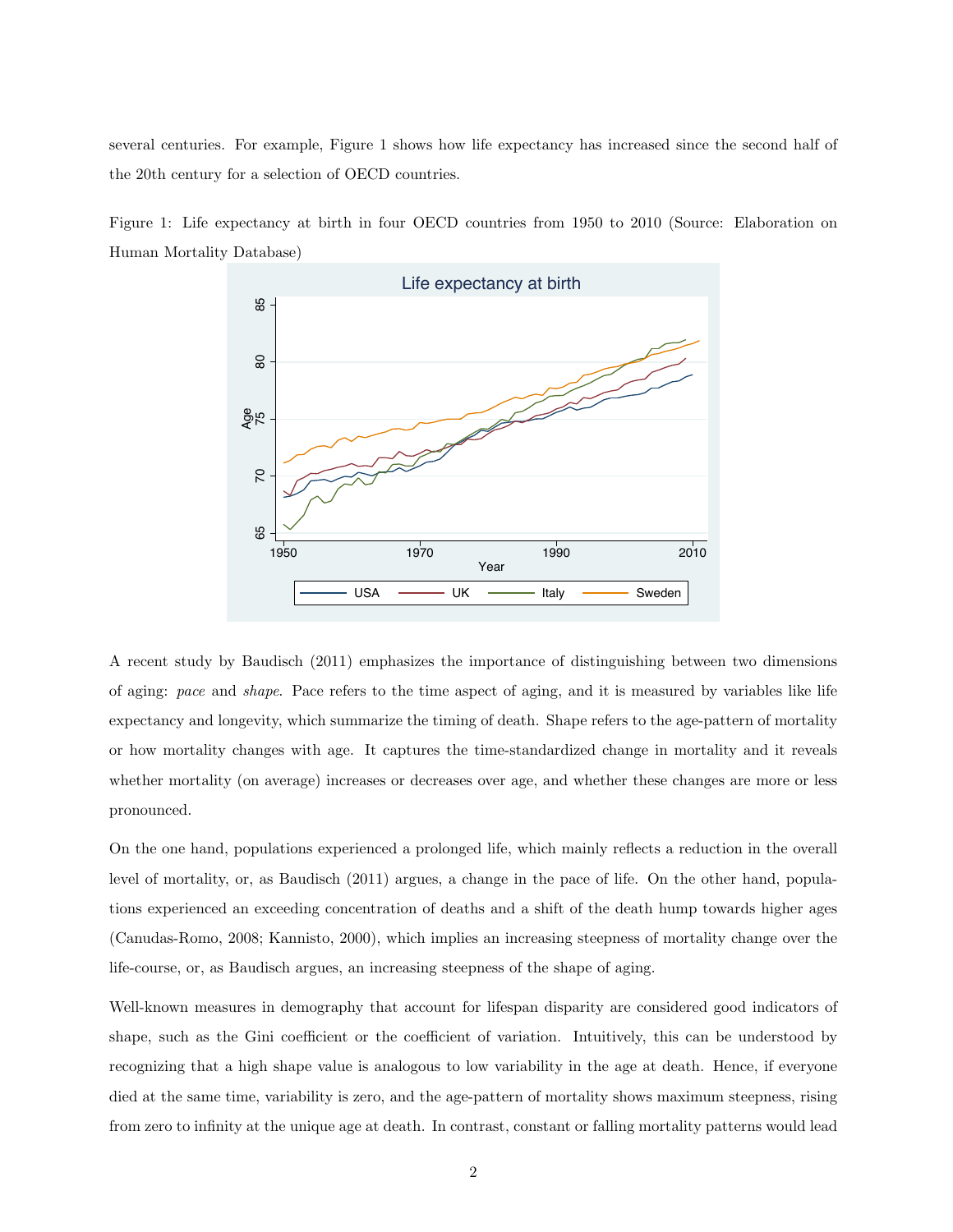to high inequality in age at death, many dying early in the life course while a few experience exceptionally long lifespans.

Indeed, evidence suggests that higher life expectancy is associated with a lower concentration of survival times, both cross-country and over time. Figure 2 shows the joint trend of longevity and lifetime concentration for the UK.

Figure 2: Longevity trend  $(e(0))$  versus concentration trend  $(G(0))$  in the UK, 1950-2010 (Source: Elaboration on Human Mortality Database)



Shkolnikov et al. (2003) perform an empirical analysis for approximately 45 countries for the years 1960-1990, revealing a tight negative association between life expectancy at birth and the Gini coefficient. Specifically, during the first three quarters of the 20th century the inter-individual inequality in length of life has been declining. But, in the last three decades this trend has become weaker, with life expectancy continuing to increase while the decline in the inequality in length of life has slowed down or even stopped in low-mortality countries.

In human demography, this framework could be related to concepts introduced by the shifting mortality and compression of mortality hypotheses. The shifting mortality hypothesis suggests a delay in the mortality schedule, but with a shape that remains the same (Bongaarts and Feeney, 2002; Canudas-Romo, 2008). The compression of mortality hypothesis suggests a change in variability in the age at death (Fries, 1980; Kannisto, 2000). Changes in mortality can then be produced by a change in pace or by a change in shape, and more commonly by changes in both dimensions simultaneously.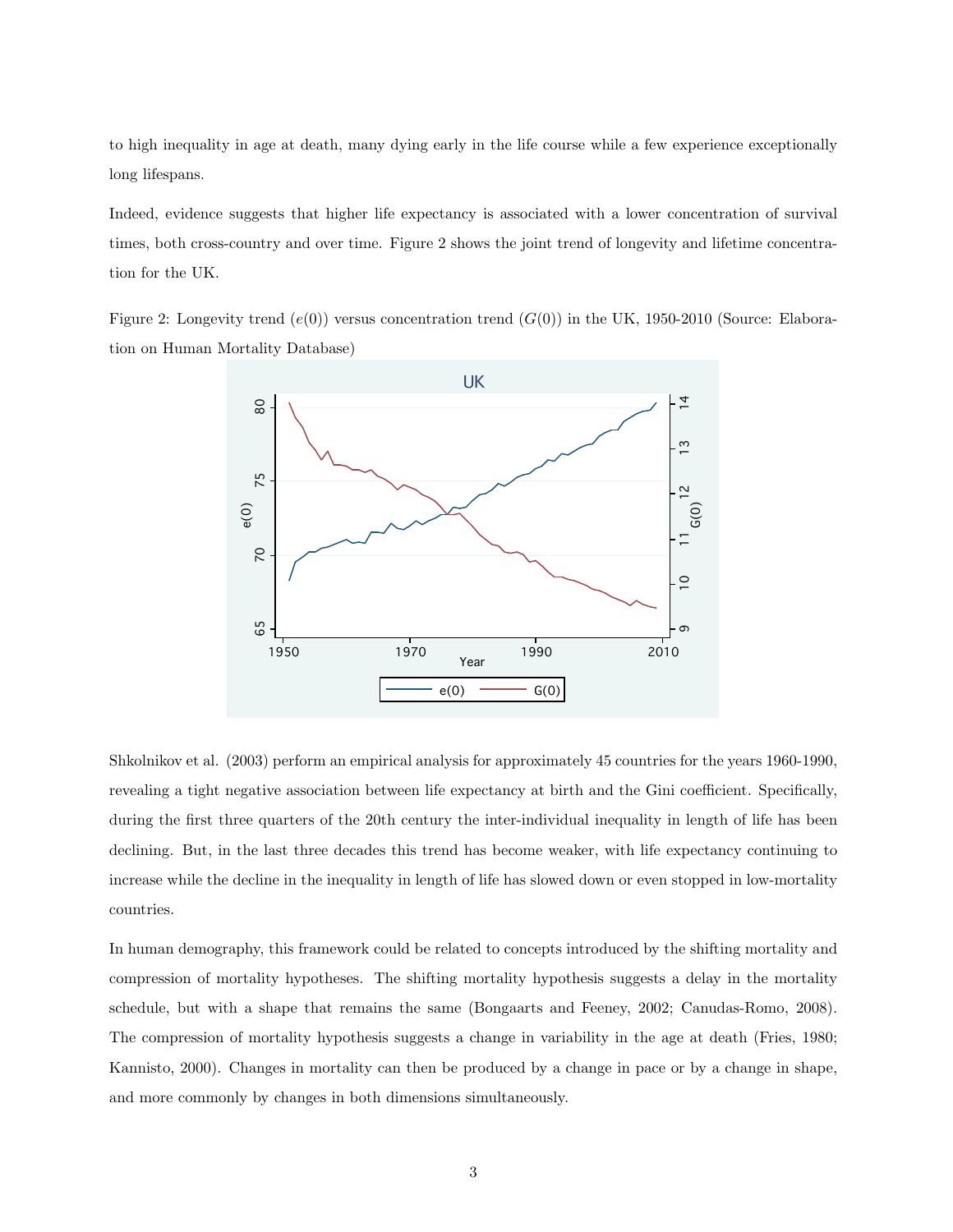Wilmoth and Horiuchi (1999) also explain these observed patterns by a principal historical change in the age pattern of mortality. In the first part of the 20th century, the historical lowering of mortality rates was much more pronounced in the young than in the aged, resulting in more and more concentrated life table deaths at old ages. In other words, this historical reduction of infant mortality caused great equalization of ages at death. Since the Gini coefficient decreases when life table ages at death concentrate around the average age at death, inequality in length of life has been decreasing during this period. However, after a certain point in time (in the 1950s, 1960s or 1970s, depending on the country), at which mortality of young ages had already been reduced to low values, its further reduction was unable to reduce significantly dispersion of ages at death. Moreover, in the 1980s and 1990s, the mortality decline in countries with low mortality was more pronounced at old ages than at middle ages. This process increases inequality in length of life, thus resulting in higher inequality of survival times.

Since the Gini concentration index is scale-invariant, this suggests that the survival times (especially when examined over time for a given country) may not increase uniformly with the same rate across the whole population, but may rather evolve according to different patterns within different subpopulations.

For example, specific advances in health care that cause an increase in survival for a fraction of the population may produce an increase in longevity, which may correspond to the observed decrease in the concentration of survival times. Lastly, the existence of a biological upper limit to human survival could also produce the observed decreases in concentration.

The purpose of this work is to analyze the effect of changes in survival distributions on the concentration of survival times and study the relationship between longevity and concentration. We first review the Gini concentration index for survival data and its link with stochastic dominance (Section 2). We then show that proportional hazard models are not particularly well-suited to the study of the life shape and pace patterns observed in human population (Section 3), and we suggest a family of models that can be used to capture differences in longevity across survival distributions, as well as study how the Gini index evolves under such models (Section 4). Special cases of the family of models proposed are discussed in Section 5. We close with discussion in Section 6.

### 2 The Gini concentration index and Lorenz ordering

The Gini coefficient is probably the most common statistical index employed in the social sciences for measuring concentration in the distribution of a positive random variable. It is mainly used in Economics as a measure of income or wealth inequality; see, e.g., Gini (1912, 1914), Nygard and Sandröm (1981), Kakwani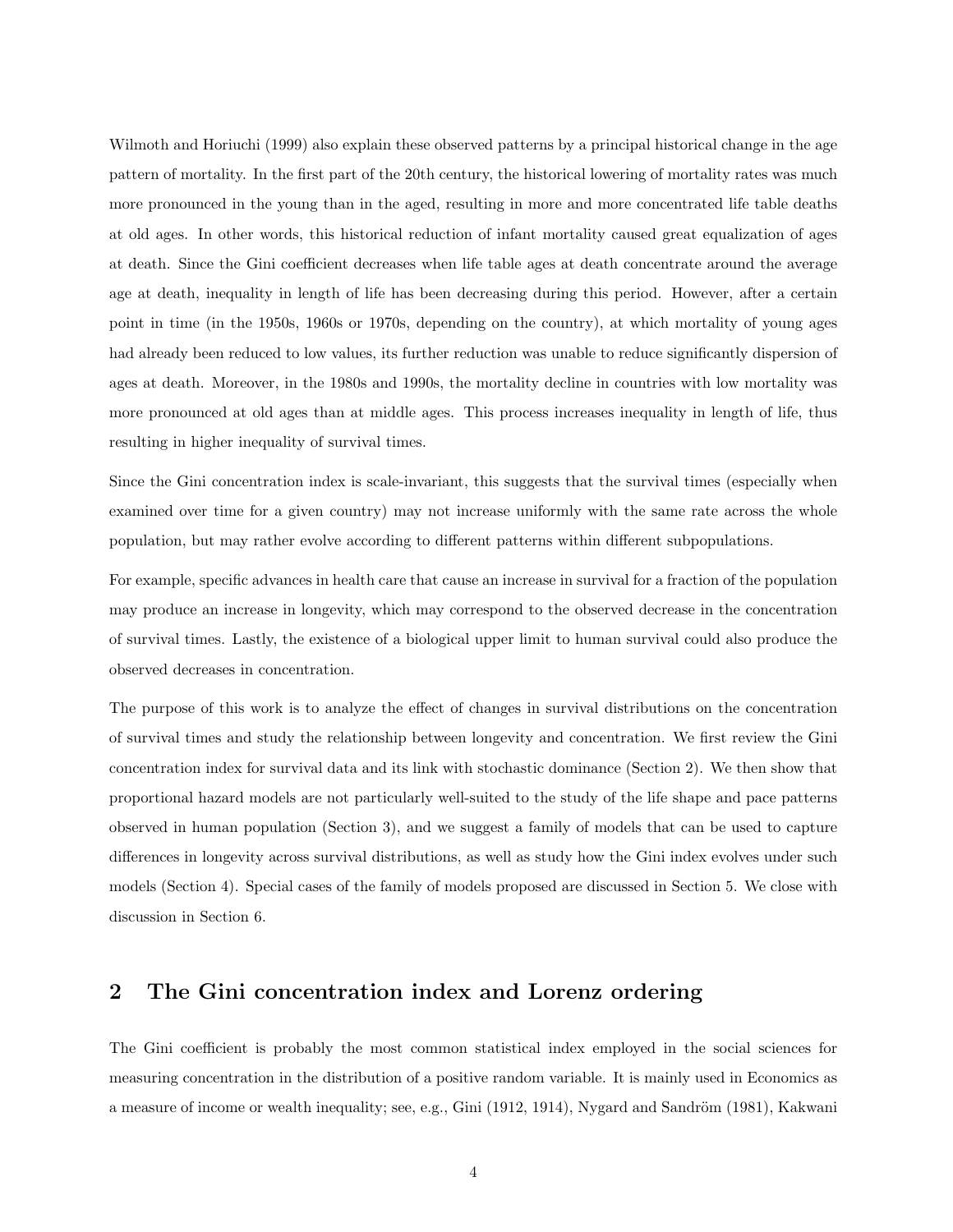(1980). The Gini concentration index of income distributions measures the relative importance of very high incomes in the distribution.

The Gini coefficient has also been used to describe concentration in a distribution of length of life, among different socio-economic groups, and to evaluate inequality in survival times (see, e.g., Hanada 1983, Shkolnikov et al. 2003).

Consider a nonnegative random variable *T* with cumulative distribution function *F*,  $F(t) = F_T(t) = P(T \leq t)$ *t*), survival function *S*,  $S(t) = S_T(t) = 1 - F_T(t)$ , probability density function  $f(t)$ , finite expected value  $\mu = \int_{\Re^+} S(t) dt$ , and variance  $Var(T)$ . Here we will focus on *T* as being a survival time.

The Gini coefficient of concentration corresponding to the cumulative distribution function  $F(t)$  is defined as

$$
G = \frac{\delta}{2\mu} = \frac{\int_{\Re^+} \int_{\Re^+} |t_1 - t_2| \, dF(t_1) dF(t_2)}{2\mu}
$$

(see Gini 1912, 1914, or Kendall and Stuart 1977).

The Gini coefficient varies between  $0$  (the case of perfect equality) and 1 (perfect inequality), and it is invariant under scale transformations. For length-of-life distributions, it is equal to 0 if all individuals die at the same age, and equal to 1 if all people but one die at age 0 and the one individual dies at a positive age. If a (small) group of individuals lives much longer than the rest of the population, then *G* will tend to be large.

Several other equivalent ways to define the Gini index exist. In particular, an alternative expression that will be used throughout this paper is given by

$$
G = 1 - \frac{\int_0^\infty S^2(t)dt}{\int_0^\infty S(t)dt}
$$
\n(1)

(see, e.g., Michetti and Dall'Aglio 1957 and Hanada 1983).

It can be shown that the Gini index is consistent with different orderings of distributions; specifically, such an index is coherent with the ordering induced by the Lorenz curve  $L(p)$ , defined as

$$
L(p) = \frac{1}{\mu} \int_0^p F^{-1}(v) dv, \quad 0 \le p \le 1,
$$

where  $F^{-1}(v)$  is the left-continuous version of the inverse of *F*, defined as  $F^{-1}(v) = \inf\{y : F(y) \ge v\}$  (see Lorenz 1905, Pietra 1915, Gastwirth 1971).

The Lorenz curve associates the cumulative proportion of total survival time with the proportion of individuals, arranged in an ascending order of survival time that "receives" such a proportion of cumulated survival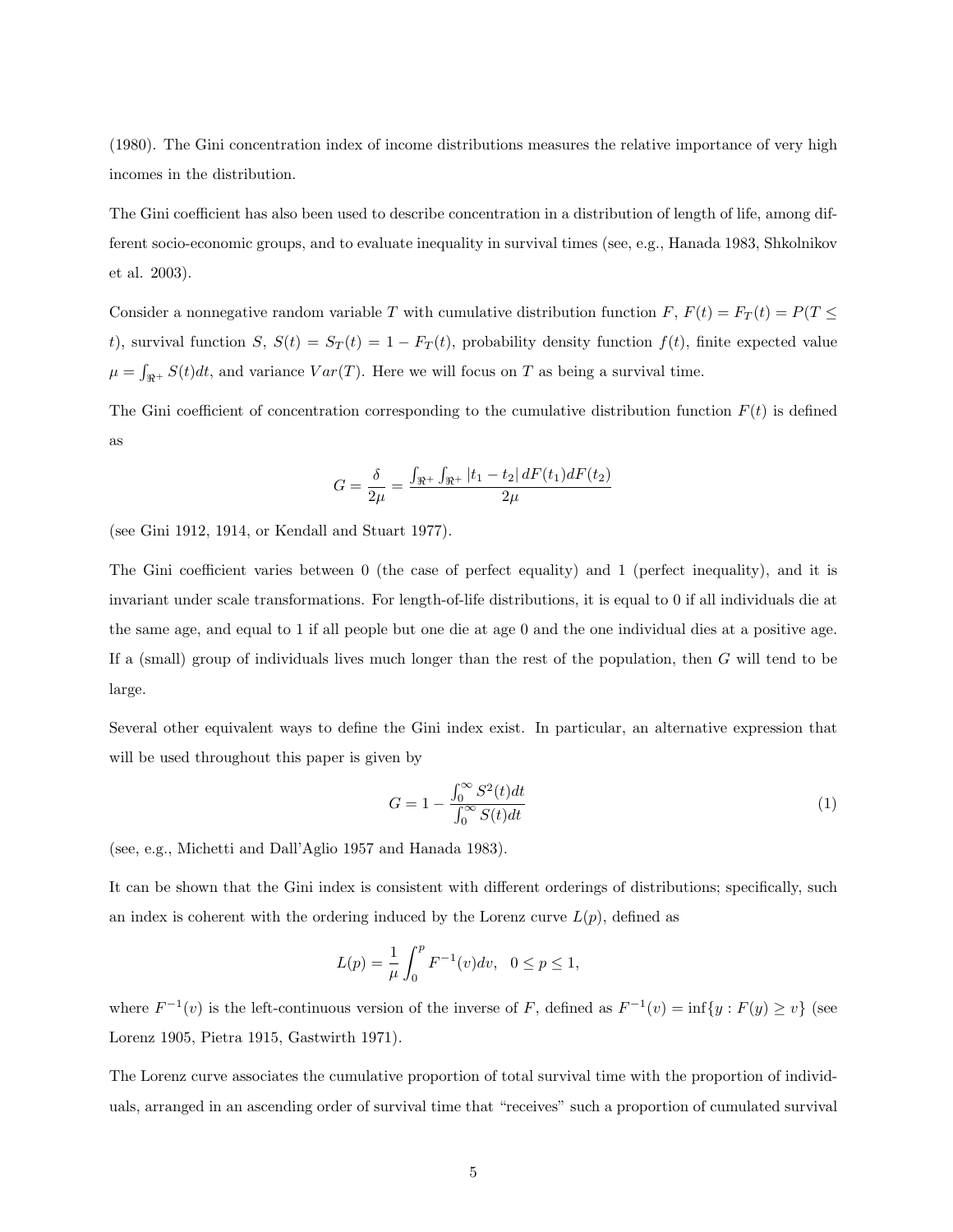time. If the Lorenz curve of the random variable  $T_1$  is never above the Lorenz curve of the random variable  $T_2$ , then the Gini index assumes lower values for the distribution of  $T_2$  than for the distribution of  $T_1$ .

Indeed, the Gini coefficient can be expressed in terms of the Lorenz curve  $L(p)$  as the area between the diagonal (equality) 45-degree segment and the Lorenz curve, divided by the whole area below the diagonal (see Figure 3):

$$
G \;\; = \;\; 1-2 \int_0^1 L(p) dp.
$$



Figure 3: Lorenz curve and Gini index

The Gini index is also consistent with other kinds of stochastic dominance (see for example Atkinson 1970, Muliere and Scarsini 1989, Shaked and Shanthikumar 1994).

## 3 The proportional hazard regression model with Weibull baseline

We now move to considering families of models in survival analysis that can be used to capture the simultaneous evolution of the concentration in survival times and longevity. Hence, we are interested in studying the behavior of the Gini index as a function of birth year (considered as the covariate *x*)

$$
G(x) = 1 - \frac{\int_0^\infty S^2(t; x)dt}{\int_0^\infty S(t; x)dt}.
$$
\n
$$
(2)
$$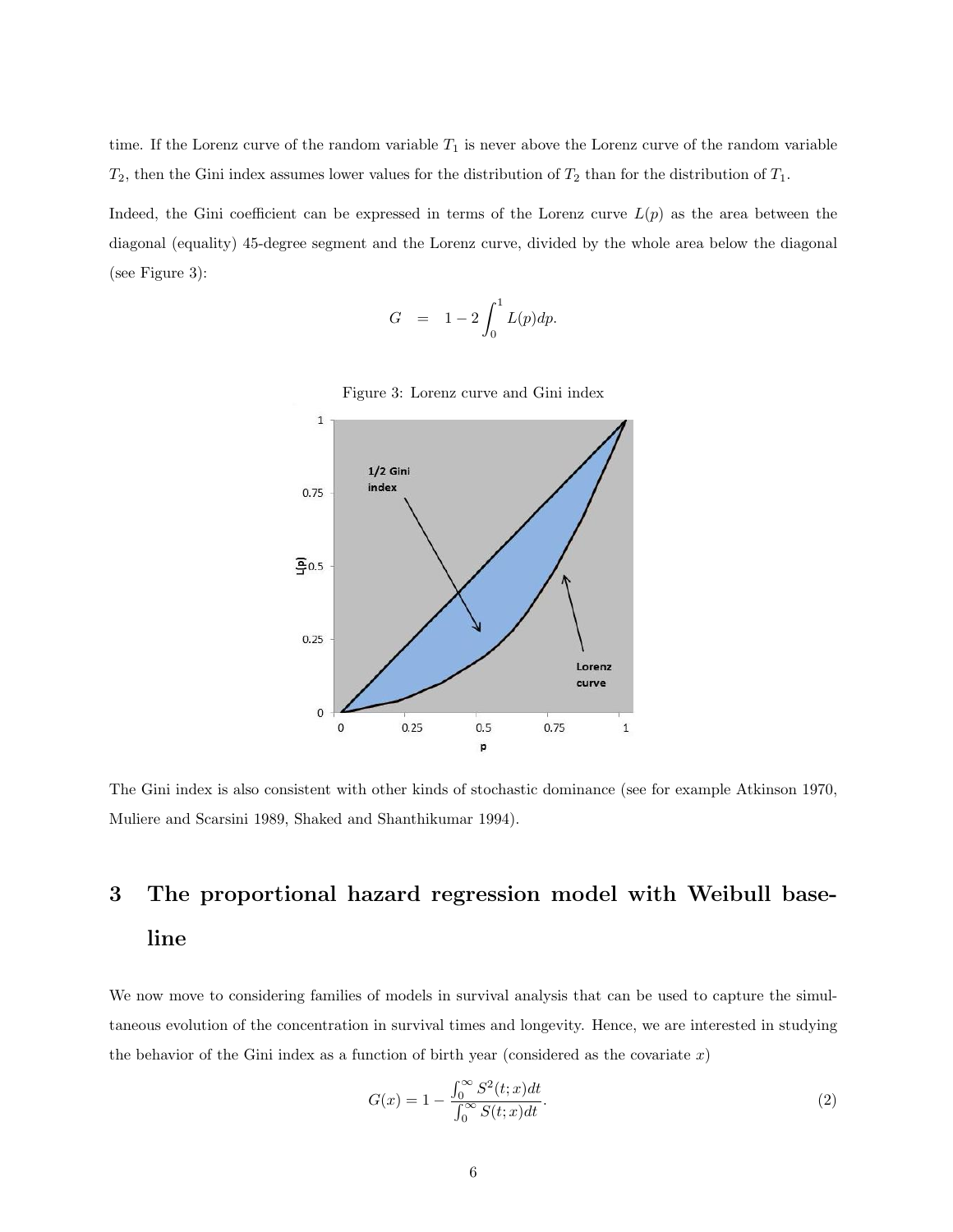One of the most common models used in the survival analysis for estimating covariate effects is the Cox proportional hazards model. The Cox proportional hazards model is a semiparametric lifetime regression model proposed by  $\text{Cox}$  (1972), which assumes the hazard function for the survival time  $T$  to be, when considering just one covariate *x*, of the form

$$
r(t; x) = r_0(t)e^{ax},
$$

where  $r_0(t)$  is an arbitrary baseline hazard function, *a* is a regression parameter, and *x* the covariate.

Under this model, the hazard function is assumed to increase exponentially per unit increase of the covariate, so the covariate therefore has a constant multiplicative effect on the hazard rate across all values of t.

The proportional hazards regression model assumes the following structure for the conditional (on *x*) survival function:

$$
S(t; x) = S_0(t)^{r(x)},
$$
\n(3)

where  $S_0(t)$  is an arbitrary baseline survival function and  $r(x)$  is the risk score that is the exponential transformation of the linear predictor *eax* (see Lawless, 2003).

As a special case we consider a baseline survival function belonging to the Weibull family, that is  $S_0(t)$  $e^{-(t/\alpha)^\beta}$ , with  $\alpha, \beta > 0$ . We have the following result<sup>1</sup>:

Proposition 3.1. *Assuming a proportional hazards regression model with Weibull baseline with parameters*  $(\alpha, \beta)$ , that is  $S_0(t) = e^{-(t/\alpha)^\beta}$ , the Gini index is equal to

$$
G(x) = 1 - (0.5)^{1/\beta},
$$

*which implies that the Gini index is constant with respect to the covariate x.*

*Proof.* Consider the Gini index as a function of *x*, defined in (2)

$$
G(x) = 1 - \frac{\int_0^\infty S^2(t; x)dt}{\int_0^\infty S(t; x)dt}.
$$
\n
$$
(4)
$$

Under the Cox model as in (3), the integrand function of the denominator in (4) becomes

$$
S(t; x) = e^{-r(x)\cdot (t/\alpha)^{\beta}} = e^{-(r(x)^{1/\beta} \cdot \frac{t}{\alpha})^{\beta}} = e^{-(t/\alpha^*)^{\beta}},
$$

with  $\alpha^* = \frac{\alpha}{r(x)^{1/\beta}}$ . Therefore,  $S(t; x)$  is still the survival function of a Weibull distribution with parameters  $(\alpha^* = \frac{\alpha}{r(x)^{1/\beta}}; \beta).$ 

From Bonetti, Gigliarano and Muliere (2009) we know that if  $S(t) = e^{-(t/\alpha)^{\beta}}$  (Weibull distribution with parameters  $(\alpha, \beta)$ , then the Gini index *G* as defined in (1) is equal to  $G = 1 - (0.5)^{1/\beta}$ , hence it does not

<sup>1</sup>Ostasiewicz and Mazurek (2013) provide a numerical estimation of the Gini index under the Weibull distribution.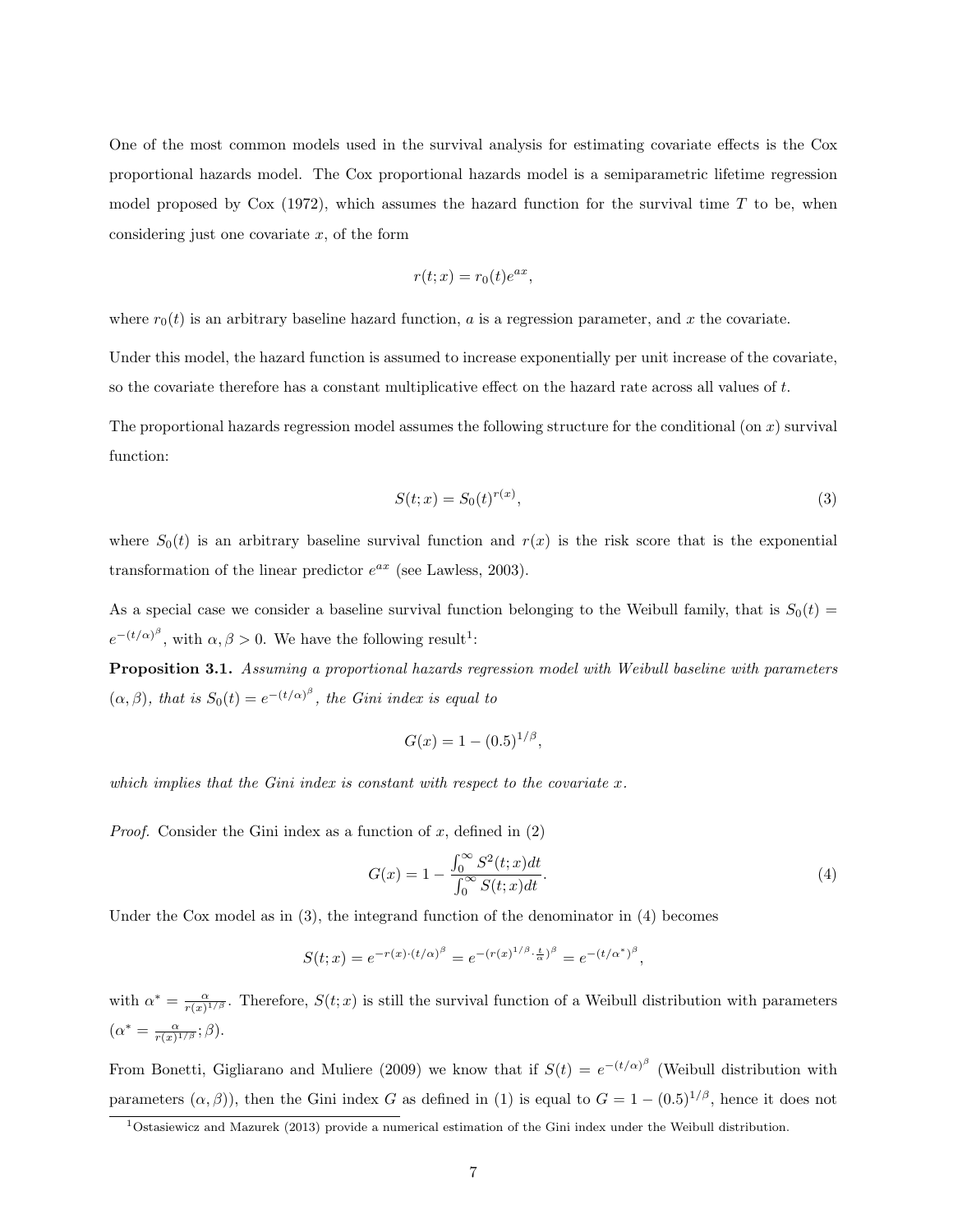depend on the scale parameter  $\alpha$ . Therefore,  $G(x)$  will also not depend on the scale parameter (which is a function of x), but instead only on the shape parameter  $\beta$ , which is indeed constant with respect to x.  $\Box$ 

Therefore, the proportional hazards model does not seem to be suitable for capturing the phenomenon of our interest, that is, the decreasing behavior of the Gini index of concentration as a function of the cohort year of birth.

#### 4 The log-scale-location family of failure time models

We now discuss a family of regression models aimed at modeling the joint behavior of life expectancy and concentration in lifetimes over time. We consider the following *log-scale-location model* (see Lawless, 2003):

$$
S(t;x) = S_0 \left( \frac{\log(t) - u(x)}{b(x)} \right),\tag{5}
$$

where  $u(x) \in \mathbb{R}$ ,  $b(x) > 0$ , and x is any generic covariate. For our purposes, we will use x to indicate the cohort year of birth.

If *T* has log-scale-location distribution as in (5) and  $Y = \log(T)$ , then we say that *Y* has a *scale-location* distribution of the type

$$
S(y; x) = S_0 \left( \frac{y - u(x)}{b(x)} \right). \tag{6}
$$

Common distributions that satisfy model (5) are the following: the Weibull, log-normal, and log-logistic distributions for *T* correspond, respectively, to extreme value, normal, and logistic distributions for *Y* .

We now show that the family of models proposed in  $(5)$  provides, under a suitable choice of the parameters, a complete ordering of survival distributions in terms of concentration.

**Theorem 1.** *If*  $S(t; x) = S_0 \left( \frac{log(t) - u(x)}{b(x)} \right)$  $\int$  *with*  $S_0$  *strictly decreasing and where*  $b(x)$  *is a non-decreasing (non-increasing) function, then the Gini index*  $G(x) = 1 - \frac{\int_0^\infty S^2(t;x)dt}{\int_0^\infty S(t;x)dt}$  is a non-decreasing (non-increasing) *function of x, for any bounded function*  $u(x)$ *.* 

The proof of Theorem 1 requires some additional preliminary definitions and results from the theory of stochastic orderings (Shaked and Shanthikumar 2002). We first recall the following definitions of *Dispersive order*, *Star order*, and *Lorenz order* :

Definition 4.1. *Let T*<sup>1</sup> *and T*<sup>2</sup> *be two random variables with distribution functions F and G, respectively.* Let  $F^{-1}$  and  $G^{-1}$  be the right-continuous inverses of  $F$  and  $G$ , respectively. Then  $T_1$  is said to be smaller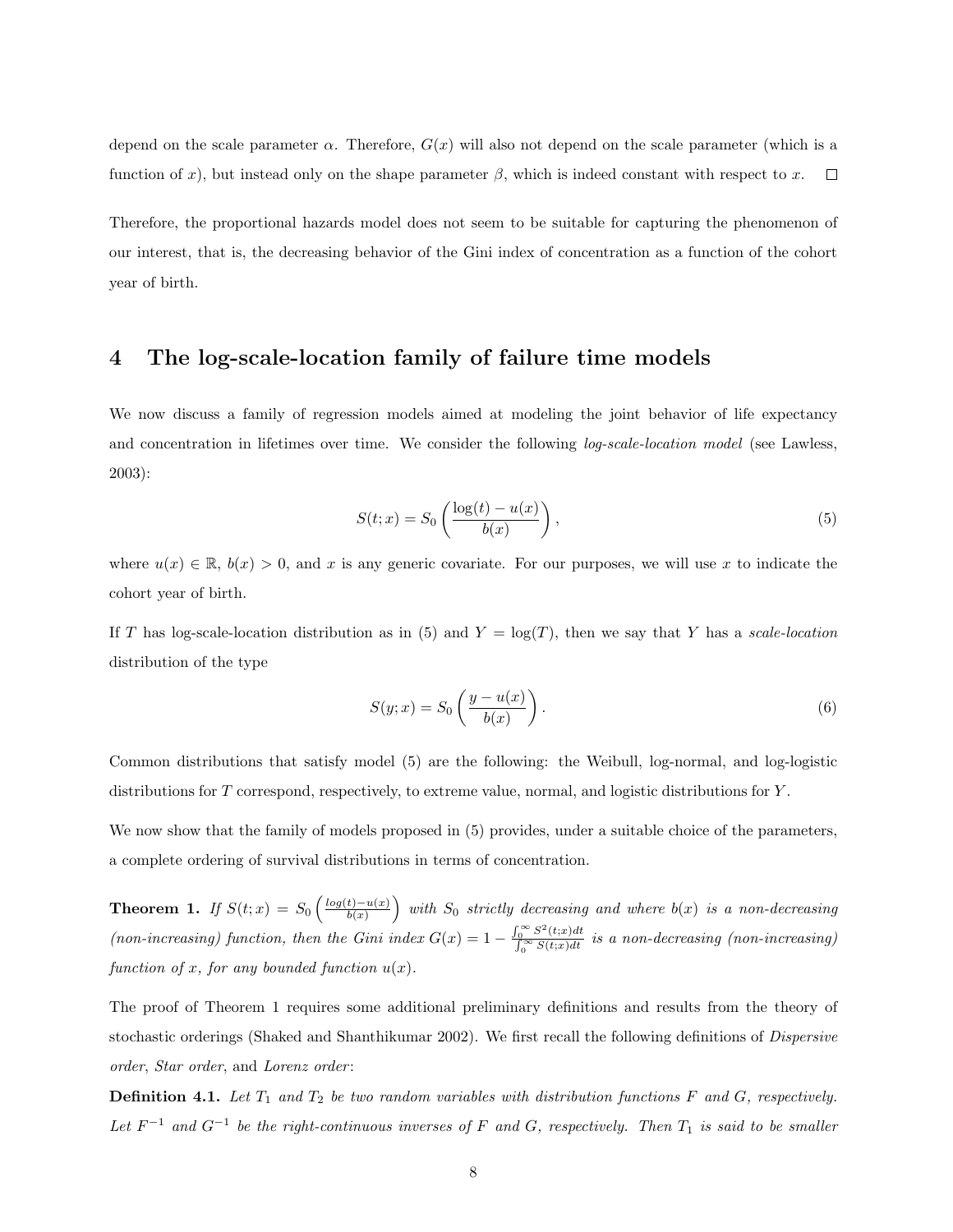*than*  $T_2$  *in the dispersive order (denoted as*  $T_1 \leq_{disp} T_2$ *) if* 

$$
F^{-1}(\beta) - F^{-1}(\alpha) \le G^{-1}(\beta) - G^{-1}(\alpha), \ \forall \ 0 \le \alpha \le \beta \le 1.
$$

The dispersive order compares variables  $T_1$  and  $T_2$  in terms of variability, since it requires the difference between any two quantiles of  $T_1$  to be smaller than the corresponding quantiles of  $T_2$  (see Shaked and Shanthikumar 2002, page 148).

Definition 4.2. *Consider non-negative random variables T*<sup>1</sup> *and T*<sup>2</sup> *as defined in Definition 2.1. We say that*  $T_1$  *is smaller than*  $T_2$  *in the star order (denoted by*  $T_1 \leq_* T_2$ ) *if* 

$$
G^{-1}F(t_1)/t_1
$$
 is increasing in  $t_1 \ge 0$ .

Definition 4.3. *Consider non-negative random variables T*<sup>1</sup> *and T*<sup>2</sup> *as defined in Definition 2.1. We say that*  $T_1$  *is smaller than*  $T_2$  *in the Lorenz order (denoted*  $T_1 \leq_{Lorenz} T_2$ ) *if* 

$$
\frac{1}{E(T_1)} \int_0^{F^{-1}(u)} t_1 dF(t_1) \ge \frac{1}{E(T_2)} \int_0^{G^{-1}(u)} t_1 dG(t_1), \ \forall u \in (0,1].
$$

Note that the Lorenz order  $T_1 \leq_{Lorenz} T_2$  means that the Lorenz curve of  $T_1$  always lies above the Lorenz curve of  $T_2$ , and therefore the Gini index of  $T_1$  is always smaller than the Gini index of  $T_2$ .

The following result from Shaked and Shanthikumar (2002) shows the relationship existing among the previous orders:

Theorem 2. *[Shaked and Shanthikumar, 2002] Let T*<sup>1</sup> *and T*<sup>2</sup> *be two non-negative random variables. Then*

a) 
$$
T_1 \leq_* T_2 \Leftrightarrow \log(T_1) \leq_{disp} \log(T_2)
$$
 (p.214)  
b)  $T_1 \leq_* T_2 \Rightarrow T_1 \leq_{Lorenz} T_2$  (p.223)

Therefore, Theorem 2 reveals that star order is equivalent to the dispersive order between the log transformation of the random variables, and that Lorenz order (and hence Gini order) is implied from the former two orderings.

We can now prove Theorem 1 above.

*Proof of Theorem 1.* Without loss of generality in the proof we take  $b(x)$  non-decreasing. Let  $b_1 = b(x_1)$ ,  $b_2 = b(x_2)$ ,  $u_1 = u(x_1)$ ,  $u_2 = u(x_2)$ , with  $x_1 < x_2$ . Therefore,  $b_1 \leq b_2$ . Let  $Y_1 = log(T_1)$  and  $Y_2 = log(T_2)$  and  $\beta = F_{Y_1}(y_1) = 1 - S_0 \left( \frac{y_1 - u_1}{b_1} \right)$  $\int$  and  $\beta = F_{Y_2}(y_2) = 1 - S_0 \left( \frac{y_2 - u_2}{b_2} \right)$  $\big).$ The inverse functions are  $F_{Y_1}^{-1}(\beta) = u_1 + b_1 S_0^{-1}(1-\beta)$  and  $F_{Y_2}^{-1}(\beta) = u_2 + b_2 S_0^{-1}(1-\beta)$ . Therefore,

$$
F_{Y_1}^{-1}(\beta) - F_{Y_1}^{-1}(\alpha) = u_1 + b_1 S_0^{-1} (1 - \beta) - u_1 - b_1 S_0^{-1} (1 - \alpha) = b_1 (S_0^{-1} (1 - \beta) - S_0^{-1} (1 - \alpha)),
$$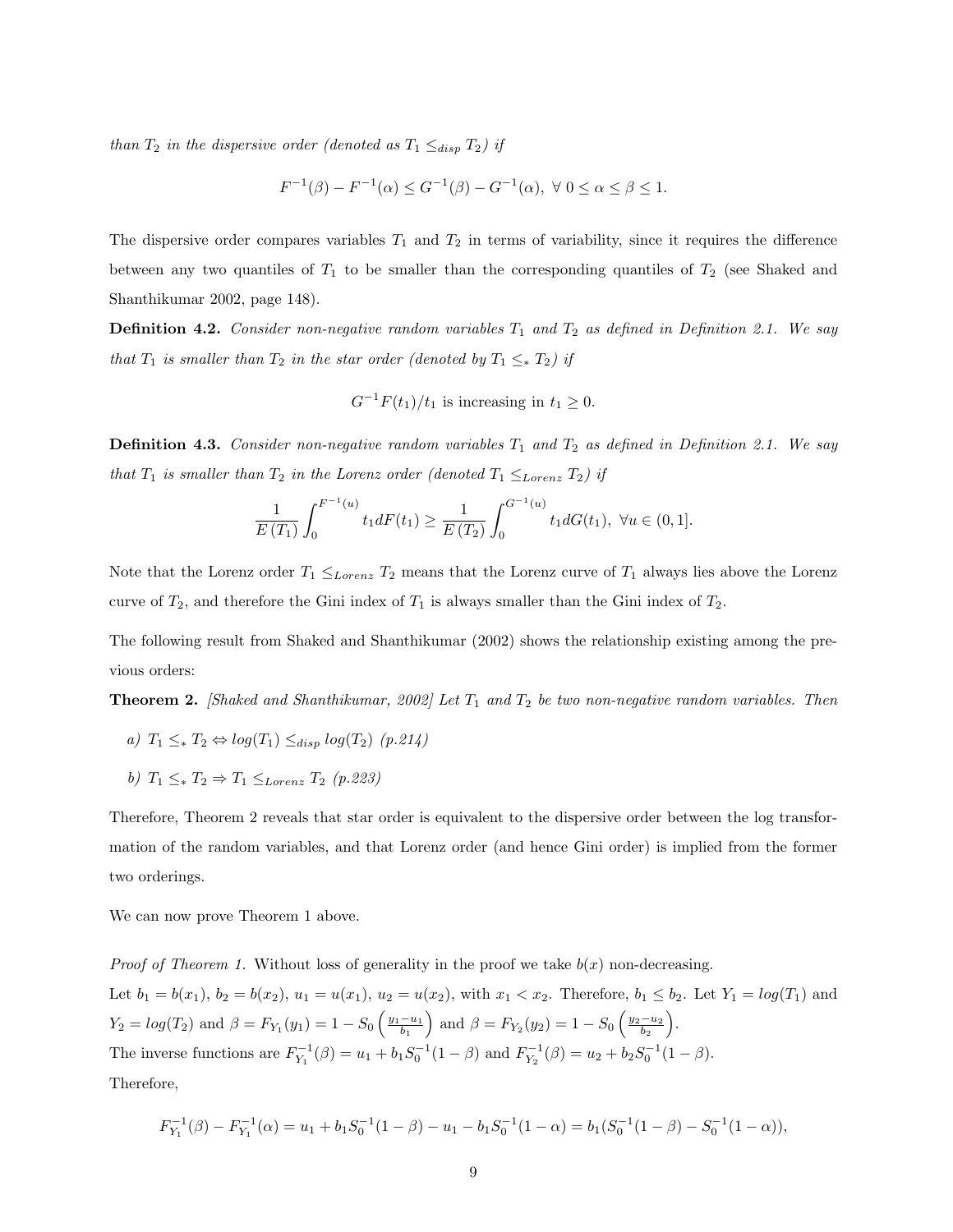for  $0 \le \alpha \le \beta \le 1$ . Assuming that  $S_0$  is a strictly decreasing function and since  $1 - \beta < 1 - \alpha$ , then  $S_0^{-1}(1 - \beta) - S_0^{-1}(1 - \alpha) > 0.$ 

Condition  $F_{Y_1}^{-1}(\beta) - F_{Y_1}^{-1}(\alpha) \leq F_{Y_2}^{-1}(\beta) - F_{Y_2}^{-1}(\alpha)$  is equivalent to  $b_1(S_0^{-1}(1-\beta) - S_0^{-1}(1-\alpha)) \leq b_2(S_0^{-1}(1-\alpha))$  $\beta$ )  $-S_0^{-1}(1-\alpha)$ , which reduces to  $b_1 \leq b_2$ . Therefore, dispersion ordering as in Definition 2.1.(*Y*<sub>1</sub>  $\leq$ <sub>disp</sub> *Y*<sub>2</sub>) is satisfied, as is, from Theorem 2, Lorenz ordering as in Definition 2.3. (*T*<sup>1</sup> *Lorenz T*2); see Section 2. This implies that  $G(x_1) \leq G(x_2)$ , given  $b(x)$  non-decreasing as a function of *x*.  $\Box$ 

Theorem 1 shows that under the class of models as in (5), the Lorenz ordering, and hence the Gini ordering, are always satisfied. Specifically, the Gini index always decreases as the cohort year of birth increases, if the shape parameter  $b(x)$  increases; it decreases, otherwise.

We now examine the behavior of the survival distributions of two random variables satisfying the Gini ordering.

**Corollary 1.** Under the model in Theorem 1 with  $u(x) = u$ , for any  $u \in \mathbb{R}$  constant, and with  $b(x)$  non*decreasing (non-increasing), the Gini index*  $G(x)$  *is a non-decreasing (non-increasing) function of*  $x$ *, and:* 

- (*i*) for  $t > e^u$ ,  $S(t; x)$  *is a non-decreasing (non-increasing) function of <i>x*;
- *(ii)* for  $t < e^u$ ,  $S(t; x)$  *is a non-increasing (non-decreasing) function of x*; and
- *(iii)* for  $t = e^u$ ,  $S(t; x)$  *is constant with respect to x.*

*Proof.* Without loss of generality in the proof we take  $b(x)$  non-decreasing.

- (i) If  $t > e^u$ , hence  $\log(t) > u$  and assuming  $x_1 < x_2$  then  $S(t; x_1) = S_0 \left( \frac{\log(t) u}{b(x_1)} \right)$  $\left( \frac{\log(t) - u}{b(x_2)} \right)$  $=$  $S(t; x_2);$
- (ii) If  $t < e^u$ , hence  $\log(t) < u$  and assuming  $x_1 < x_2$  then  $S(t; x_1) = S_0 \left( \frac{\log(t) u}{b(x_1)} \right)$  $\left( \frac{\log(t) - u}{b(x_2)} \right)$  $=$  $S(t; x_2);$
- (iii) If  $t = e^u$ , hence  $\log(t) = u$ ,  $S(t; x) = S_0 \left( \frac{0}{b(x)} \right)$ ) is constant with respect to  $x$ .

 $\Box$ 

Corollary 1 reveals that survival functions will cross when Gini (or Lorenz) ordering is satisfied. A graphical illustration is provided in Figure 4.

We now move on studying how life expectancy behaves under the log-scale location model in (5). The following result provides a clear expression of life expectancy as a function of the year of birth *x*.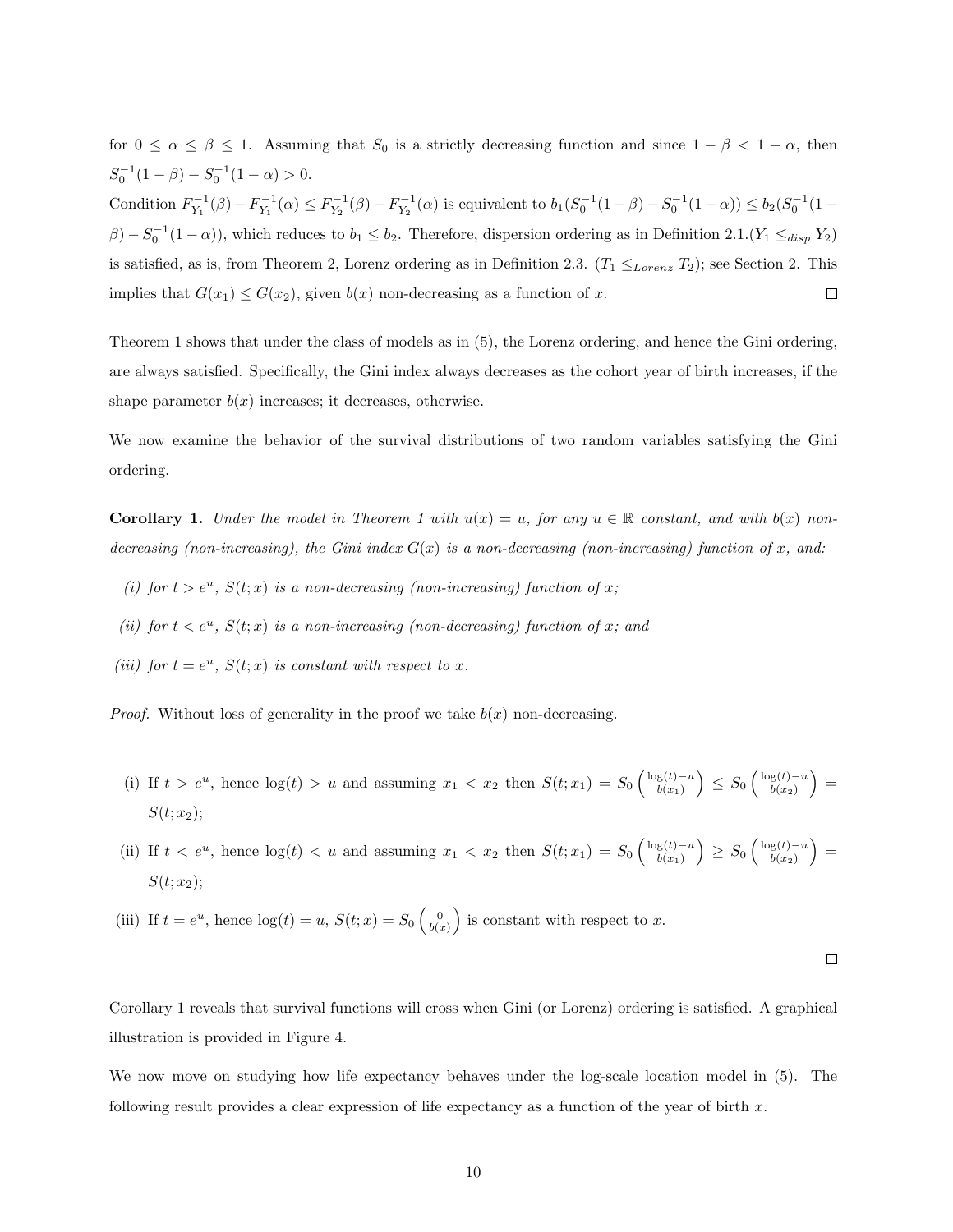

*Source: Simulated data from a Weibull distribution (sample of size*  $n = 10,000$ ), with  $b(x) = 0.2 - x/100$  and  $u = -4$ .

**Corollary 2.** *Consider a random variable T following a log-scale-location distribution*  $S(t; x)$  *as in* (5). *Then the expected value of T, as a function of the covariate x, satisfies the following condition:*

$$
\mu(x) = E(T; x) = e^{u(x)} E\left(e^{R \cdot b(x)}\right),\tag{7}
$$

*where*  $R$  *is a standardized random variable following the distribution*  $S_0(r)$  *as in* (5).

*Proof.*

$$
\mu(x) = E(T; x) = \int_{\mathbb{R}_+} S(t; x) dt = \int_{\mathbb{R}_+} S_0 \left( \frac{\log(t) - u(x)}{b(x)} \right) dt
$$
  
\n
$$
= b(x) \int_{\mathbb{R}} S_0(r) e^{u(x) + r \cdot b(x)} dr \left( \text{change of variable: } r = \frac{\log(t) - u(x)}{b(x)} \right)
$$
  
\n
$$
= e^{u(x)} b(x) \int_{\mathbb{R}} S_0(r) e^{r \cdot b(x)} dr
$$
  
\n
$$
= e^{u(x)} b(x) \left[ \frac{e^{r \cdot b(x)}}{b(x)} S_0(r) \Big|_{-\infty}^{\infty} + \int_{\mathbb{R}} \frac{e^{r \cdot b(x)}}{b(x)} f_0(r) dr \right] \text{ (integrating by parts)}.
$$

We now examine the convergence of the first addend:

$$
\lim_{r \to \infty} e^{rb(x)} S_0(r) = \lim_{r \to \infty} e^{rb(x)} e^{-e^r} = \lim_{r \to \infty} e^{rb(x) - e^r} = 0.
$$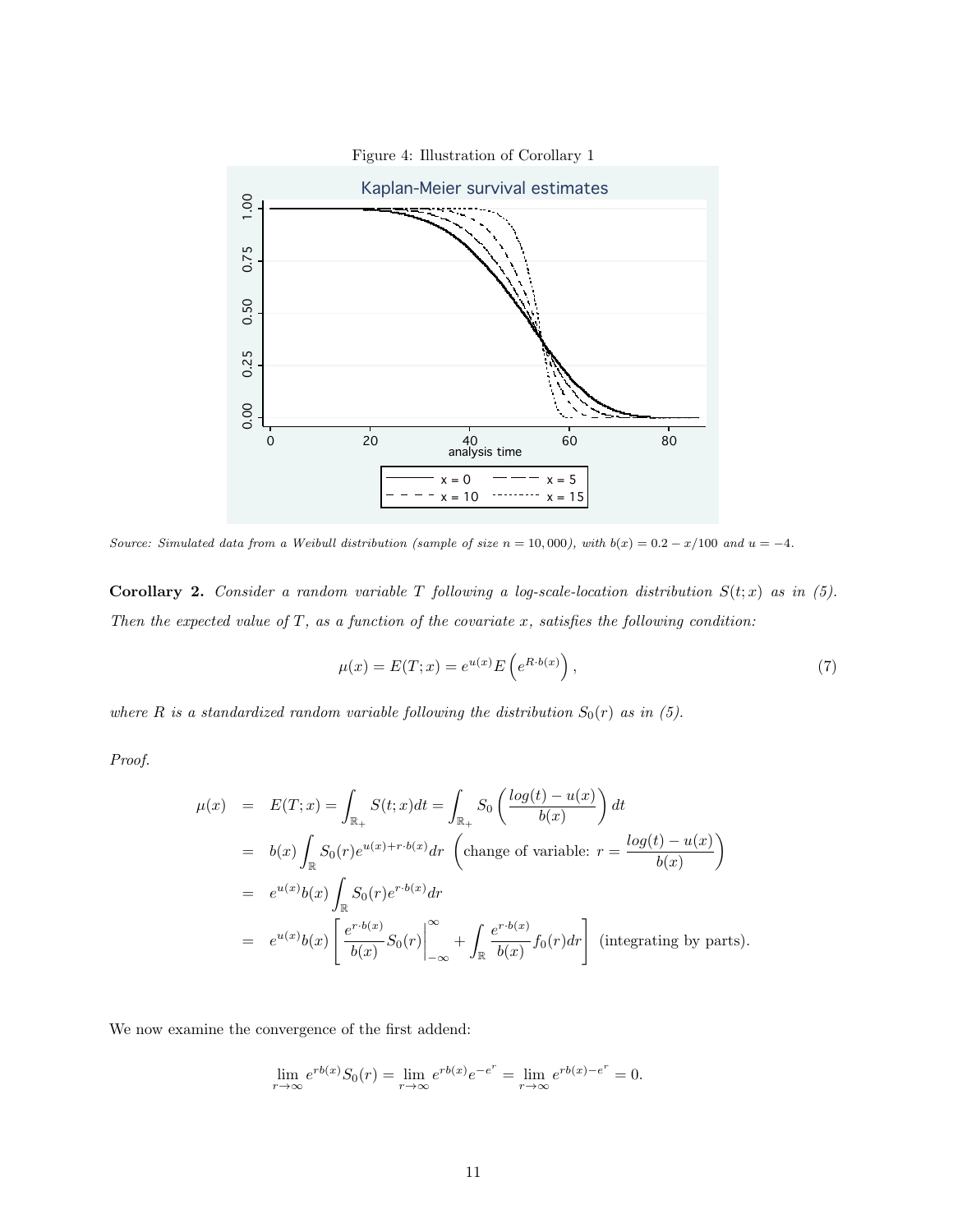Therefore,

$$
\mu(x) = e^{u(x)}b(x) \int_{\mathbb{R}} \frac{e^{rb(x)}}{b(x)} f_0(r) dr = e^{u(x)} E\left(e^{R \cdot b(x)}\right).
$$

Note that Corollary 2 implies that the life expectancy  $\mu(x)$  corresponds to a linear transformation of the moment generating function of the standardized random variable  $R = \frac{log(T) - u(x)}{b(x)}$  with the baseline distribution  $S_0(r)$  of the log-scale-location family (5), evaluated at  $b(x)$ .

#### 5 Some special cases

We now focus on some special cases of the log-scale-location family introduced in (5).

#### 5.1 Weibull baseline hazard function

We first assume that lifetime *T* follows a Weibull distribution, with p.d.f. written in the form

$$
f(t; \alpha, \beta) = \frac{\beta}{\alpha} \left(\frac{t}{\alpha}\right)^{\beta - 1} \cdot \exp\left(-(t/\alpha)^{\beta}\right), \ t \ge 0
$$

where  $\alpha > 0$  and  $\beta > 0$  are the scale and the shape parameter, respectively. The expected value of a Weibull distribution is  $E(T) = \alpha \cdot \Gamma(1 + \frac{1}{\beta})$ , with  $\Gamma(\cdot)$  being the Gamma function. See Lawless (2003, page 218).

It can be shown that the random variable  $Y = \log(T)$  follows the extreme value distribution and belongs to the location-scale family of distributions with p.d.f.

$$
f(y; u, b) = \frac{1}{b}e^{(y-u)/b} \exp(-e^{(y-u)/b}), -\infty < y < \infty,
$$

where  $u = \log(\alpha)$  and  $b = \beta^{-1}$ . See Lawless (2003, page 218). The moment generating function of *Y* is  $M_Y(\theta) = \Gamma(1 + \theta)$ ; see Lawless (2003, page 21).

Here we allow the parameters *u* and *b* to depend on a covariate *x*; therefore, we consider the following p.d.f. for *Y*

$$
f(y; u(x), b(x)) = \frac{1}{b(x)} e^{(y - u(x))/b(x)} \exp\left(-e^{(y - u(x))/b(x)}\right), \ -\infty < y < \infty,\tag{8}
$$

If  $Y = log(T)$  has an extreme value distribution as in (8), then the standardized random variable  $R =$  $\frac{\log(T)-u(x)}{b(x)}$  has survival distribution  $S_0(r) = e^{-e^r}$  and p.d.f.  $f_0(r) = e^{-e^r} \cdot e^r$  for  $r \in \mathbb{R}$ .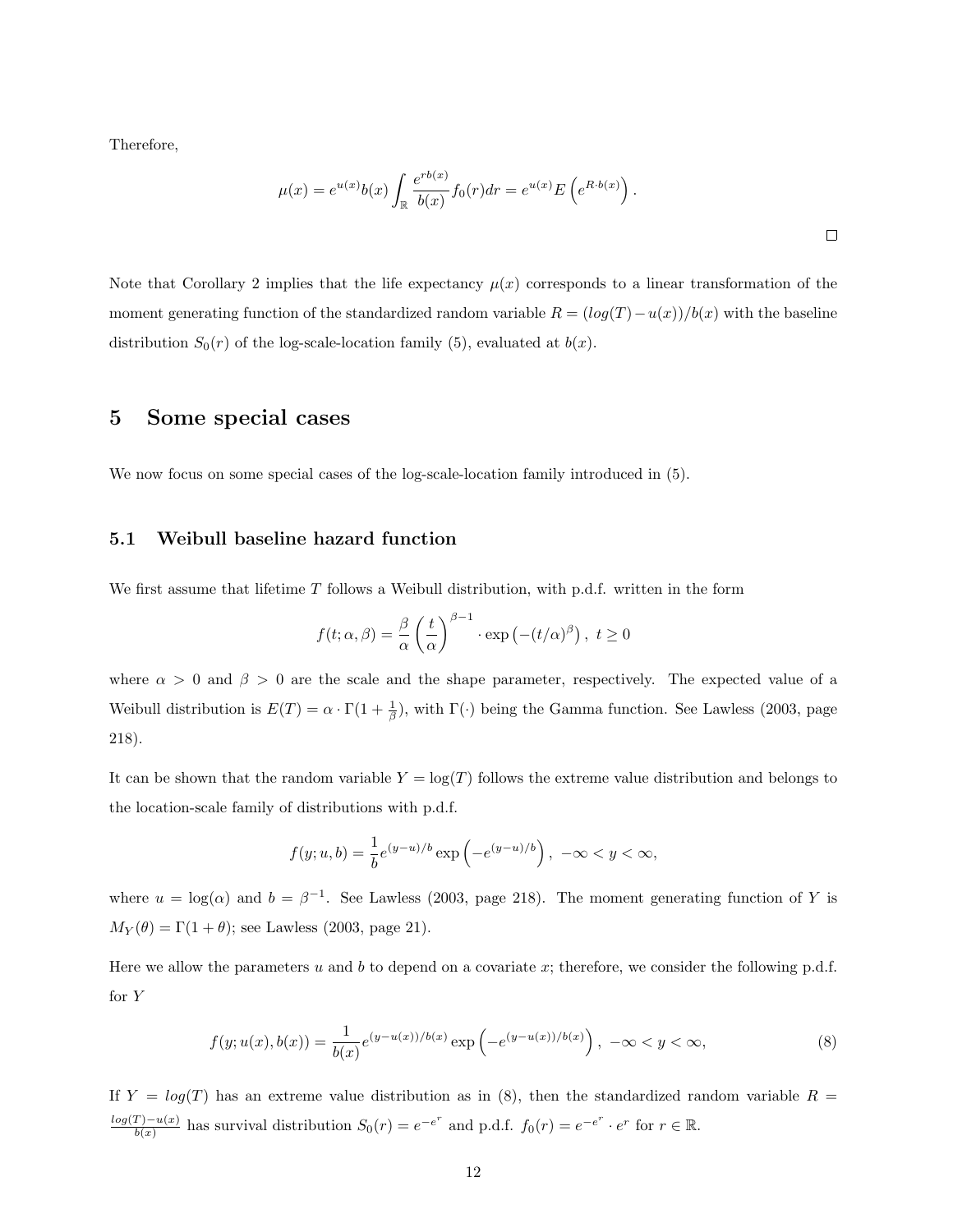Assuming  $u(x) \geq 0$  w.l.o.g., then, from Corollary 2 we have

$$
E(T; x) = \mu(x) = e^{u(x)} \cdot \Gamma(1 + b(x)),
$$
\n(9)

where  $\Gamma$ () is the Gamma function.

Therefore, under the Weibull/extreme value model  $G(x)$  is always decreasing in x, but this is not necessarily true for life expectancy  $\mu(x)$ , whose behavior depends on the assumptions around the functional form of  $b(x)$ and of  $u(x)$  as in (9).

In particular, if  $u(x) = u$  is constant, then: *(i)* for any decreasing function  $b(x)$  such that  $0 < b(x) < 0.4616$ ,  $G(x)$  is a decreasing function and  $\mu(x)$  is a increasing function of *x*, while *(ii)* for any decreasing function  $b(x)$  such that  $b(x) \geq 0.4616$ , both  $G(x)$  and  $\mu(x)$  are decreasing functions of *x*.

#### 5.2 Log-normal baseline hazard function

If *T* follows a log-normal distribution with parameters  $m_0$  and  $\sigma^2$ , then  $Y = log(T)$  has a normal distribution with parameters  $m_0$  and  $\sigma^2$ . Under this setting, for any non-increasing function  $b(x)$  and any non-increasing function  $u(x)$ , both  $G(x)$  and  $\mu(x)$  are non-increasing functions of *x*.

In particular, from Corollary 2 we have that  $\mu(x) = e^{u(x)} E(e^{R \cdot b(x)})$ , where *R* has a standard normal distribution. Therefore,

$$
\mu(x) = e^{u(x) + \frac{1}{2}b(x)^2},
$$

which is an increasing function of  $b(x)$  and  $u(x)$ , and therefore a non-increasing function of x.

#### 5.3 Log-logistic baseline hazard function

Consider the lifetime *T* having a log-logistic distribution with p.d.f. written in the form

$$
f(t; \alpha, \beta) = \frac{(\beta/\alpha)(t/\alpha)^{\beta - 1}}{(1 + (t/\alpha)^{\beta})^2}, \ t \ge 0
$$

with parameters  $\alpha, \beta > 0$ . See Lawless (2003, page 23).

It can be shown that if *T* follows a log-logistic distribution, then the transformation  $Y = \log(T)$  has logistic distribution with p.d.f.

$$
f(y; u, b) = \frac{b^{-1} \exp(-(y - u)/b)}{(1 + \exp(-(y - u)/b))^2}, \ -\infty < y < \infty,
$$

where  $u = \log(\alpha)$  and  $b = \beta^{-1}$ . See Lawless (2003, page 23).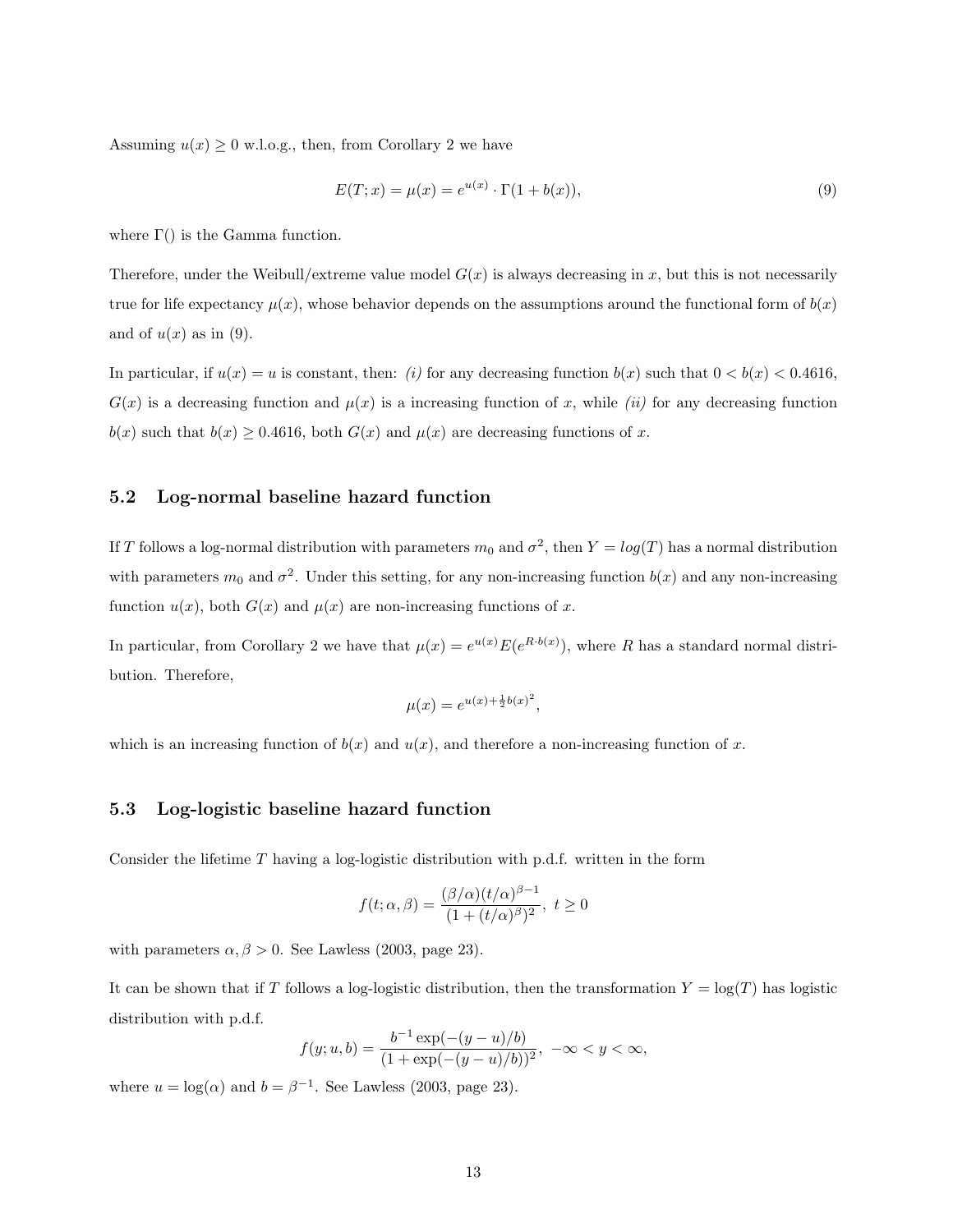The standardized random variable  $R = (Y - u)/b$  has p.d.f.  $f_0(r) = \frac{e^{-r}}{(1 + e^{-r})^2}$  for  $r \in \mathbb{R}$  and moment generating function  $M_R(\theta) = Be(1-\theta; 1+\theta)$  for  $\theta \in (-1,1)$ , where  $Be(\cdot;\cdot)$  is the Beta function; see Johnson-Kotz-Balakrishnan (1995, page 113).

If  $Y = log(T)$  has a logistic distribution with parameters  $b = b(x)$  and  $u = u(x)$ , and assuming  $u(x) \ge 0$ w.l.o.g., then  $E(T|x) = \mu(x) = e^{u(x)} \cdot Be(1 - b(x); 1 + b(x)).$ 

Since  $Be(1 - b(x); 1 + b(x))$  is a decreasing function of  $b(x)$  for negative values of  $b(x)$  that are out of the range of  $b(x)$ , and it is an increasing function of  $b(x)$  for positive values of  $b(x)$ , we conclude that for any decreasing and positive function  $b(x)$  and any non-increasing and positive function  $u(x)$ , both  $G(x)$  and  $\mu(x)$ are decreasing functions of *x*.

Summing up, we have seen that the log-scale-location family is a flexible model that allows for modeling different scenarios. On the one hand, some of the distributions belonging to that family allow for modeling a situation where, as cohort year of birth *x* increases, lifetimes become less concentrated (i.e., Gini index decreases) while life expectancy  $\mu(x)$  increases. This is the case of Weibull baseline distribution under suitable choices of the range of function  $b(x)$ . On the other hand, other members of the log-scale-location family allow for modeling situations where, as cohort year of birth *x* increases, lifetimes become more concentrated (i.e., Gini index increases) and life expectancy  $\mu(x)$  increases. This happens under the models with log-normal or the log-logistic baseline distributions. According to empirical evidence, one may observe that over time and/or across countries, the log-scale-location family provides a semi-parametric method for estimating the phenomenon under observation.

## 6 Conclusions

The class of models that we have focused on allows the study of some of the relationships that exist among survival distributions and concentration. Longevity measures may also be studied within such a promising framework. Indeed, from the second half of the 20th century, we have seen that the general increase in longevity around the globe has been accompanied by a broad decline in concentration of survival times.

Further work will focus on the extension of the results to other families of distributions and on the estimation of model parameters. With respect to the second direction, we will consider two different types of data: (i) population datasets, where we will work with people in different birth cohorts, and (ii) subject-specific datasets derived from pension funds, where we will work in the presence of right-censoring.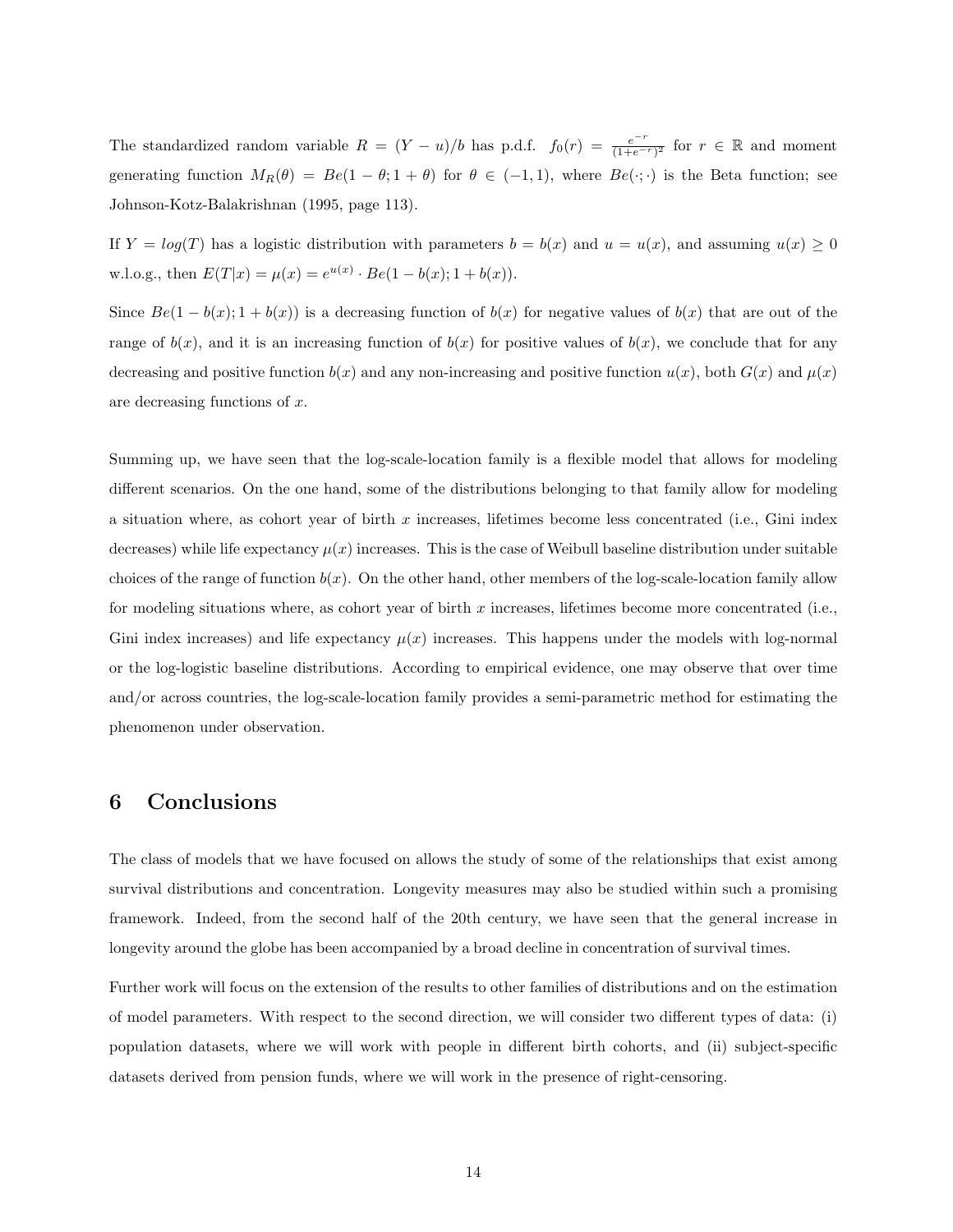### References

Atkinson, T. (1970). On the Measurement of Inequality. *Journal of Economic Theory*, 2, 244-263.

Baudisch, A. (2011). The pace and shape of ageing. *Methods in Ecology and Evolution*, 2(4), 375-382.

Bonetti, M., Gigliarano, C. and Muliere, P. (2009). The Gini concentration test for survival data. *Lifetime Data Analysis*, 15, 493-518.

Bongaarts, J. and Feeney, G. (2002). How long do we live? *Population and Development Review*, 28(1), 13-29.

Canudas-Romo, V. (2008). The modal age at death and the shifting mortality hypothesis. *Demographic Research*, 19(30), 1179-1204.

Cox, D. R. (1972). Regression models and life-tables (with discussion). *Journal of the Royal Statistical Society, Series B*, 34, 187 - 220.

Fries, J. F. (1980). Aging, natural death, and the compression of morbidity. *New England Journal of Medicine*, 303(3), 130-135.

Gastwirth, J.L. (1971). A General Definition of the Lorenz Curve. *Econometrica*, 31, 1037-1039.

Gini, C. (1912). Variabilit`a e Mutabilit`a. Contributo Allo Studio Delle Distribuzioni e Relazioni Statistiche. *Studi Economico-Giuridici dell'Universit`a di Cagliari*. III.

—– (1914), Sulla Misura Della Concentrazione e Della Variabilit`a dei Caratteri. *Atti del Reale Istituto Veneto di Scienze, Lettere ed Arti*, LXXIII(part 2), 1203-1248.

Hanada, K. (1983). A Formula of Gini's Concentration Ratio and its Applications to Life Tables. *Journal of Japanese Statistical Society*, 19, 293-325.

Johnson, N. L., Kotz, S. and Balakrishnan, N. (1995), *Continuous univariate distributions*, Volume 2, Wiley & Sons ed.

Kakwani, N. C. (1980). *Income Inequality and Poverty: Methods of Estimation and Policy Applications*. Oxford: Oxford University Press.

Kannisto, V. (2000). Measuring the compression of mortality. *Demographic Research*, 3(6), 1-24.

Kendall, M. and Stuart, A. (1977). *The Advanced Theory of Statistics*, volume I. New York: Mac Millan Publishing.

Lawless, J. F. (1982). *Statistical Models and Methods for Lifetime Data*. New York: Wiley.